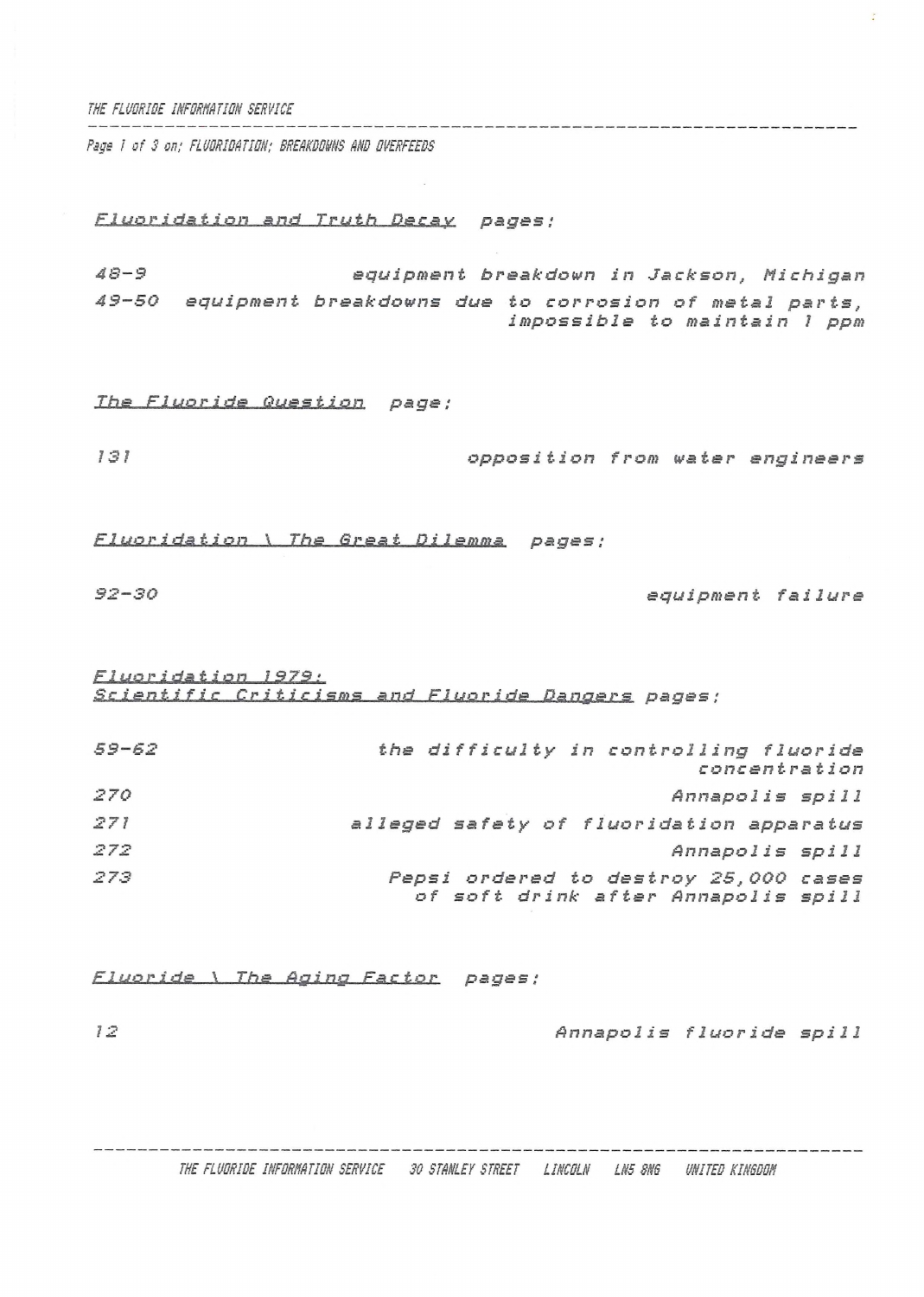*THE FLUORIDE IHFORHRTION SERVICE*

*Page 2 of 3 on; FLUORIDATION; BREAKDOVNS AND OVERFEEDS*

## *F.1 uo ride in Australia \ <sup>A</sup> Case to Answer pages ;*

*33 tendency to cling to sludge in pipes 39 1.7, 1.8 and 2.6 ppm found in Melton, Victoria <sup>1</sup> <sup>13</sup> laws in NSld and Queensland to protect fluoridationists from legal action in the case of mishaps*

*FJj^p-Ľdjde\_\_\\_\_Lbs...JEr*as*do.ffi <sup>F</sup>ighE pages;*

*\$6 long term threefold overfeed covered up by authorities ISO "if the fluoridation apparatus had been run by <sup>a</sup> horse, the result would have been the same"*